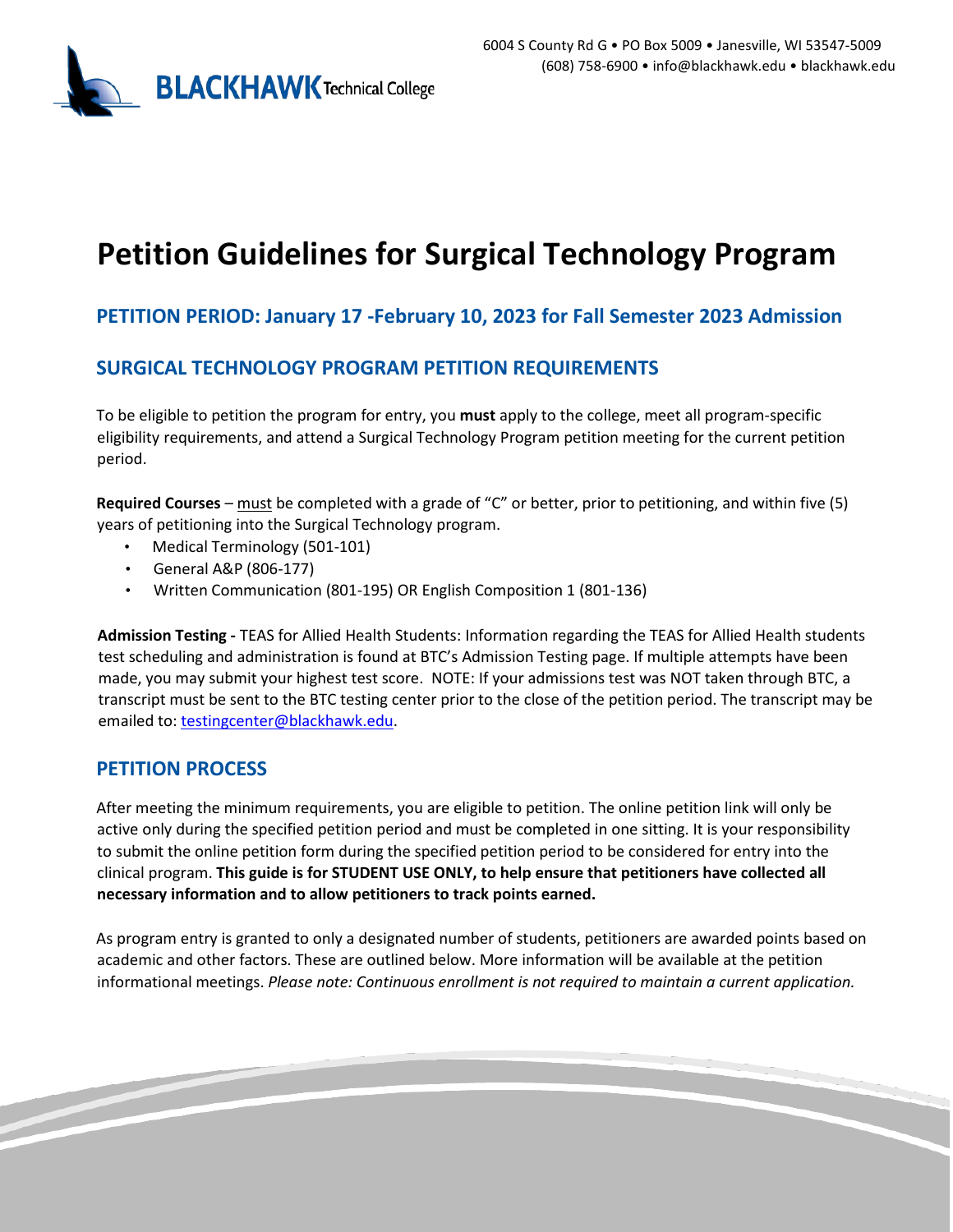

## **Surgical Technology PROGRAM PETITION APPLICATION**

Only students who have **completed the application process** and **meet all program-ready requirements** are eligible to petition. **All online petitions must be submitted by 4:00 pm** on the **last day of the petition period as the link will de-activate promptly at 4:00 pm.** 

**Failure to complete all applicable sections of the petition form will result in an invalid petition.** 

#### **STUDENT INFORMATION**

| <b>Student Name</b> | <b>BTC Student ID#</b> | <b>Date Attended Radiography</b> |
|---------------------|------------------------|----------------------------------|
|                     |                        | <b>Petition Meeting:</b>         |
|                     |                        |                                  |

You will be asked to read and initial the following statements:

- I have verified that Blackhawk Technical College (BTC) has my current mailing address on file.
- If I am selected and choose not to begin the core clinical courses, I must petition again.
- If I am selected as an "alternate" I may be contacted as late as one month prior to the start of the core courses. If I choose not to begin the core clinical courses, I must petition again.
- I understand a background check and possible drug screen will be conducted and the results may interfere with my ability to complete the program.
- I understand that program requirements for future petition periods may have different selection criteria and I must meet those new requirements if I am not selected in this current petition period or thereafter.
- I understand that a petition meeting must be attended every year that I petition. Failure to attend a petition meeting every year before petitioning will result in my application being considered incomplete and void.
- I understand that my transcripts will be reviewed as part of the petition process. Any relevant transfer coursework **must** be documented on the BTC transcript at the time of the petition to be considered valid. *Failure to provide BTC transcripts will result in an invalid petition.*
- I understand that providing false information or failing to complete the petition survey entirely *will result in an invalid petition.*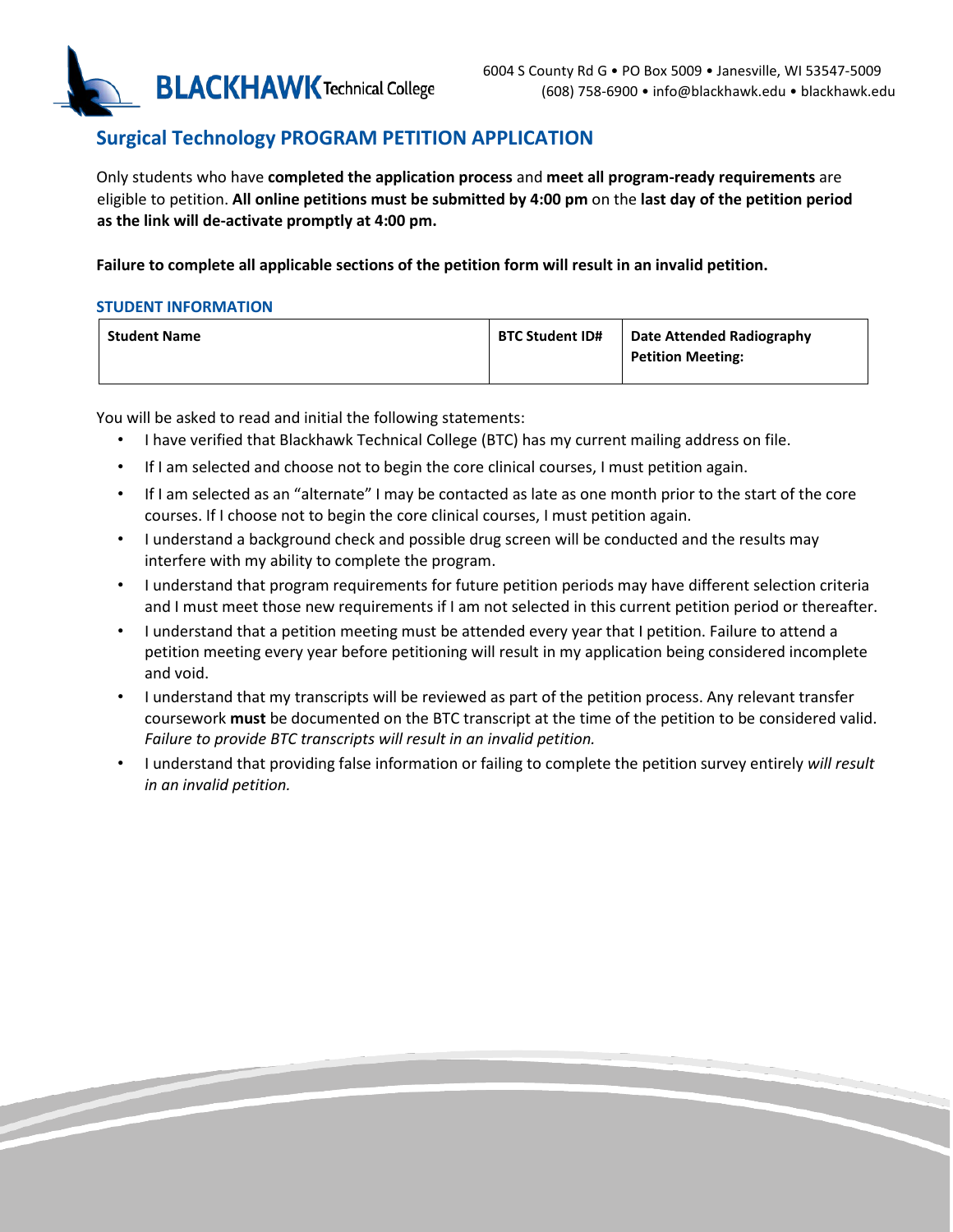

#### **I. COURSEWORK (110 total possible points)**

For each course, indicate where the course was completed and the grade that was achieved.

**Required Prerequisite General Education Courses** – these courses must be completed prior to petitioning.

Points will be awarded based on grade achieved as follows **(Points are doubled for General A&P)**:

#### **A = 20 points, AB (A-/B+) = 16 points, B = 10 points, BC (B-/C+) = 6 points, C = 0 points.**

| Course                                            | Grade | <b>Points</b> | Location | <b>Total Points</b> |
|---------------------------------------------------|-------|---------------|----------|---------------------|
| General A&P*                                      |       |               |          |                     |
| English Composition 1 OR Written<br>Communication |       |               |          |                     |
| <b>Medical Terminology</b>                        |       |               |          |                     |

**Early Completion of General Educational Courses and Core courses taken as part of an Accredited Surgical Technology Program** – these courses are required for graduation, but are not required prior to petitioning**.**  Points will be awarded based on grade achieved as follows:

#### **A = 10 points, AB (A-/B+) = 8 points, B = 5 points, BC (B-/C+) = 3 points, C = 0 points.**

| <b>Course</b>                                              | Grade | Points | Location | <b>Total Points</b> |
|------------------------------------------------------------|-------|--------|----------|---------------------|
| Microbiology*                                              |       |        |          |                     |
| <b>Advanced A&amp;P*</b>                                   |       |        |          |                     |
| Speech                                                     |       |        |          |                     |
| <b>Intro to Psychology</b>                                 |       |        |          |                     |
| Intro to Sociology OR Intro to Diversity<br><b>Studies</b> |       |        |          |                     |

#### **II. ADMISSIONS TESTING (75 total possible points)**

Points will be awarded based on your TEAS Allied Health test score, as follows:

| <b>TEAS Score</b>        | $0 - 59$ | 60-64 | 65-69 | 70-74 | 75-79 | 80-100 |
|--------------------------|----------|-------|-------|-------|-------|--------|
| <b>Points</b><br>Awarded |          | 15    | 30    | 45    | 60    | 75     |

#### **If multiple attempts have been made, you may submit your highest test score.**

**NOTE:** If your admissions test was NOT taken through BTC, the transcript must be sent to the BTC Testing Center prior to the close of the petition period. Transcripts may be emailed to testingcenter@blackhawk.edu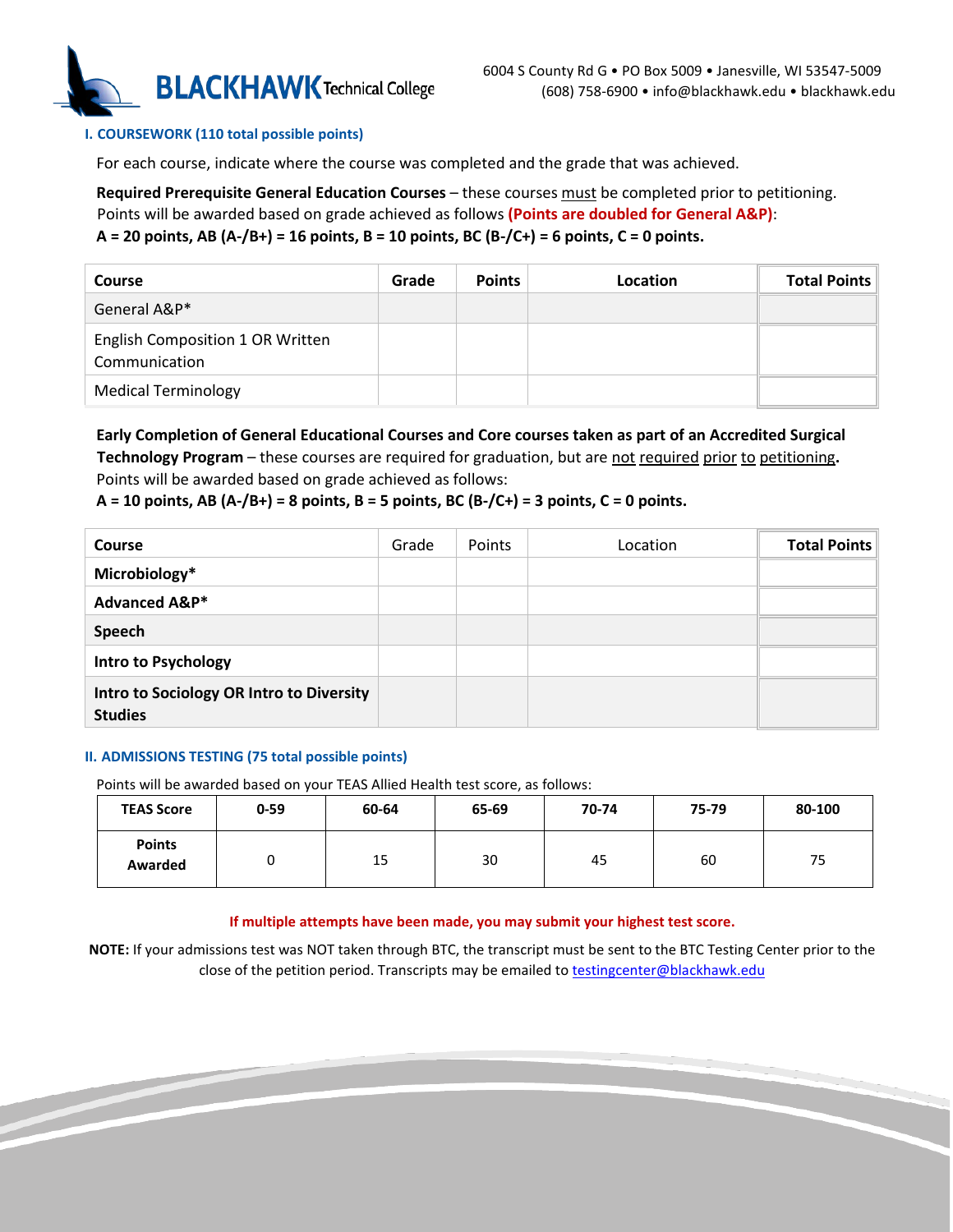

#### **III. PREVIOUS DEGREE (15 total possible points)**

Indicate the highest, previous degree obtained. Points will be awarded as follows for the degree level achieved:

#### **Masters = 15 points, Bachelor's = 10 points, Associates = 5 points.**

| <b>Institute Granting Degree</b> | <b>Year Obtained</b> | Degree / Certificate | <b>Points</b> |
|----------------------------------|----------------------|----------------------|---------------|
|                                  |                      |                      |               |

#### **II. WORK EXPERIENCE (40 total possible points)**

Indicate if you have any related work experience within the last five years. Include the completed Verification of Occupational Experience portion of the online petition. Only the final candidates are audited.

| <b>Position Title</b><br><b>Clinic Name / Address</b> | Type of position                                                                                                                                    | <b>Time in Position</b>                                                                      | Total<br><b>Points</b> |
|-------------------------------------------------------|-----------------------------------------------------------------------------------------------------------------------------------------------------|----------------------------------------------------------------------------------------------|------------------------|
|                                                       | $\Box$ No customer care/patient<br>interaction $= 0$ points<br>$\Box$ Customer care/service = 5<br>points<br>$\Box$ Direct patient care = 10 points | $\Box$ 0-1 year = 5 points<br>$\Box$ 1-2 years = 10 points<br>$\square$ >2 years = 20 points |                        |

#### **III. BTC DISTRICT RESIDENT (10 total possible points)**

If you reside within the Blackhawk District (Rock or Green Counties in Wisconsin), you will receive 10 points. If not, you will receive 0 points. District residence is verified by the address on file but is not a requirement.

#### **Points:**

#### **ELECTRONIC PETITION SUBMISSION**

Petitions will only be accepted via the electronic petition submission link. Once started, the petition survey must be completed in full. It may not be saved and completed later.

Students will be notified within two months of the petition deadline regarding the status of their petition packet. Letters will be sent to the address on record in the college computer system.

|                                                                | Program Coursework           | $/110$ points |
|----------------------------------------------------------------|------------------------------|---------------|
| <b>STUDENT USE ONLY</b>                                        | Program Admission Testing    | /75 points    |
| <b>Attended Surgical Technology Program Petition</b>           | <b>Previous Degree</b>       | $/15$ points  |
|                                                                | Work Experience              | /40 points    |
| Meeting on (date): $\frac{1}{\sqrt{2}}$ / $\frac{1}{\sqrt{2}}$ | <b>BTC District Resident</b> | $/10$ points  |
|                                                                | <b>Total Points Possible</b> | /250 points   |